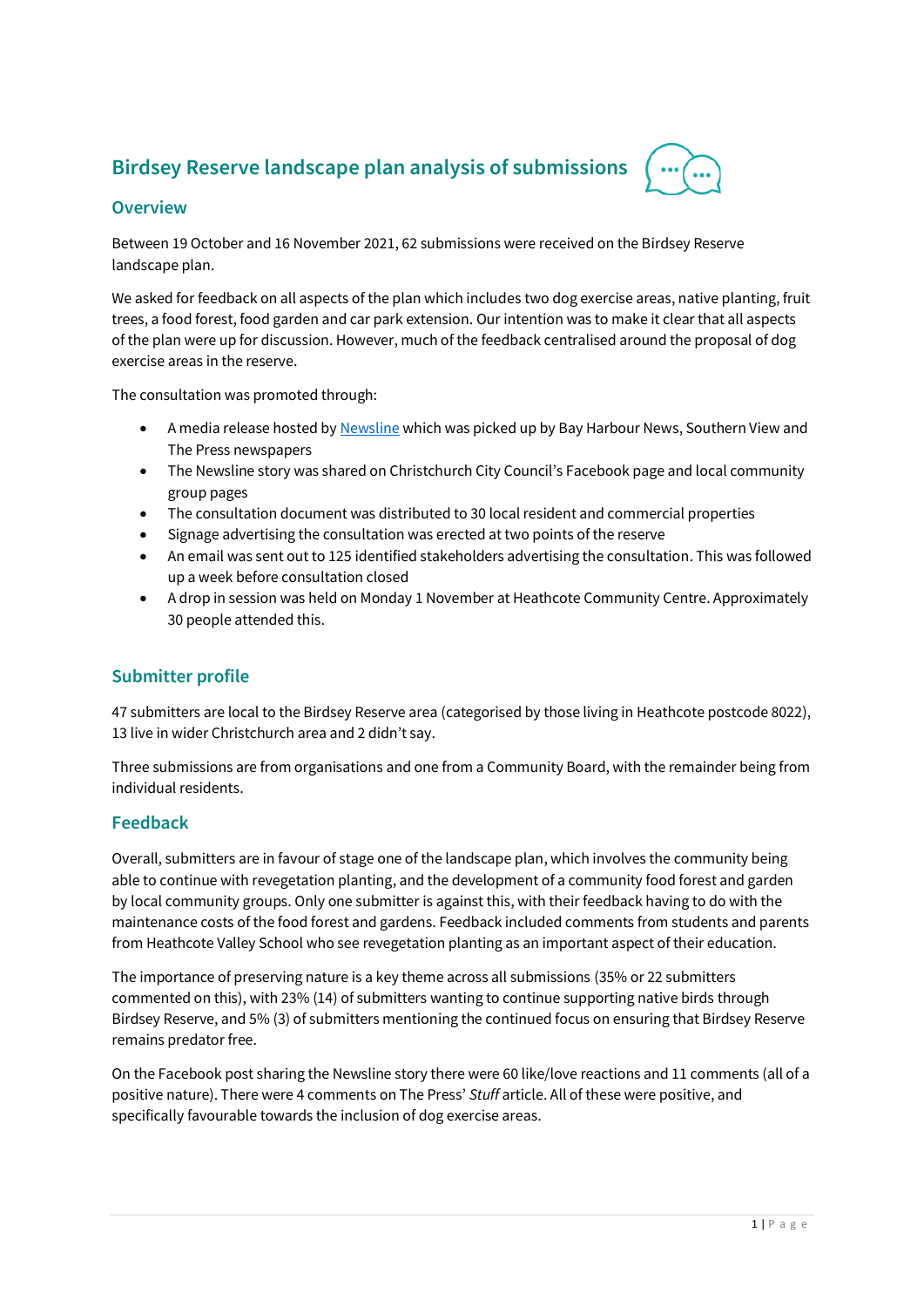#### **Stage two development**

Submitters are more divided in their feedback on the second stage of the landscape plan.

According to the feedback received, the most controversial aspect of stage two is the creation of dog exercise areas. Of the 62 total submissions, 27 (43%) are against and 27 (43%) are in favour, while eight did not provide a specific comment on this particular aspect of the proposal.

Locals were more likely to mention the dog exercise area in their submission - 94% (44) compared with 77% (10) from the wider Christchurch area. Locals were also less



supportive of it - . 58% of locals (27 submitters) are againstit, while and 36% (17 submitters) are in favour. No submitters from broader Christchurch are against the development of dog exercise areas at Birdsey Reserve.



Those in support of the dog exercise areas cite a lack of dog parks in the eastern side of the city as the main reason why. As is, some say that they have to drive to the other side of the city to access such a facility. It is also mentioned that it would be good to have a specified dog exercise area to keep dogs away from the wildlife at Ferrymead lakes, and that it could coexist with the nature initiatives present in Birdsey Reserve currently.

Of those against the dog exercise areas, 29% (8 submitters) recognise a need for a dog exercise area in the general area, but don't want it to be at Birdsey Reserve specifically. Many of these submitters suggest alternative locations for a dog exercise area. Note that all mentioned alternatives have been investigated by staff prior to deciding on Birdsey Reserve. This information was passed on to relevant submitters in response to their submissions.

Keeping Birdsey Reserve as a natural reserve is one of the key reasons given for not supporting the proposed dog exercise areas. Many submitters comment on the fact that the revegetation planting and food forest/garden were there first so should be prioritised. They recognise that the forest/garden could coexist with dog exercise areas, but feel that it would limit the growth of forest/garden and change the dynamic of the area. 29% (7) of those against the development of dog exercise areas and their accompanying car park worry that this would result in the removal of native trees and bush, which they would be against.

Another key concern from submitters is that Birdsey Reserve is a 'hidden gem' for locals and that further development of this area (namely the introduction of dog exercise areas) would increase its popularity. 37%